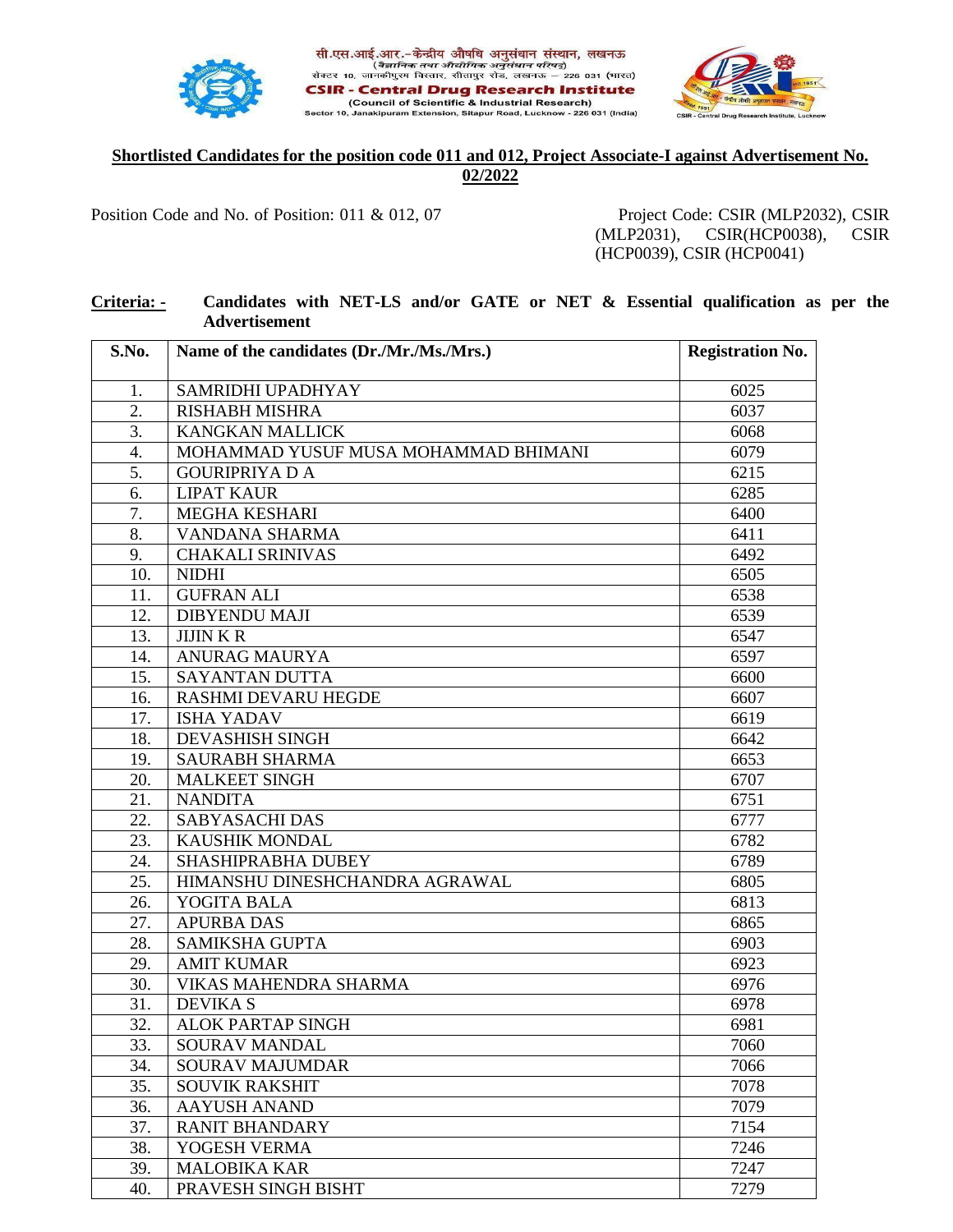| 41.        | <b>ANNU KUMARI</b>                      | 7299         |
|------------|-----------------------------------------|--------------|
| 42.        | <b>SRISHTI GAUTAM</b>                   | 7323         |
| 43.        | <b>GAURAV</b>                           | 7327         |
| 44.        | <b>KM ISHU</b>                          | 7351         |
| 45.        | ROHINI PUSHKAR SINGH                    | 7359         |
| 46.        | <b>ARVIND</b>                           | 7362         |
| 47.        | SANDIP KUMAR MONDAL                     | 7388         |
| 48.        | RAHUL KATARIA                           | 7397         |
| 49.        | <b>BAPPA SINGHA</b>                     | 7407         |
| 50.        | <b>NIKITA PAL</b>                       | 7470         |
| 51.        | <b>NEHA MITTAL</b>                      | 7472         |
| 52.        | <b>BASTAB BRAJESH BHOI</b>              | 7559         |
|            |                                         |              |
| 53.        | VISHAL KUMAR SINGH                      | 7593         |
| 54.        | <b>HIMANI SUTHAR</b>                    | 7603         |
| 55.        | <b>VISHAL SINGH</b>                     | 7605         |
| 56.        | <b>KM NEHA</b>                          | 7662         |
| 57.        | <b>BHAKTIPRASAD SETHY</b>               | 7694         |
| 58.        | <b>ANJALI KUMARI</b>                    | 7696         |
| 59.        | <b>ARPITA SAHA</b>                      | 7703         |
| 60.        | <b>AMIT KUMAR</b>                       | 7714         |
| 61.        | <b>INAYATHULLAH K S</b>                 | 7716         |
| 62.        | <b>AJAD CHAND</b>                       | 7729         |
| 63.        | <b>LUBNA KHAN</b>                       | 7751         |
| 64.        | <b>SUMIT PAREEK</b>                     | 7774         |
| 65.        | KISHOR HARIBHAU SHINDE                  | 7799         |
| 66.        | MOUPRIYA MUKHERJEE                      | 7841         |
| 67.        | <b>NISHA GUPTA</b>                      | 7843         |
| 68.        | <b>SAIKAT PRADHAN</b>                   | 7915         |
| 69.        | <b>CHARUTHA K</b>                       | 7919         |
| 70.        | <b>JAKIR AHMED</b>                      | 7950         |
| 71.        | <b>SANDHYA</b>                          | 7956         |
| 72.        | <b>DEVASHISH SINGH</b>                  | 7998         |
| 73.        | <b>NIVEDITA RATHOR</b>                  | 8005         |
| 74.        | MADHAVI KUMARI                          | 8032         |
| 75.<br>76. | <b>KRITI CHAURASIA</b>                  | 8039         |
|            | <b>MITUSHREE GHOSH</b>                  | 8042         |
| 77.        | <b>ANKITA PARIDA</b>                    | 8107         |
| 78.        | <b>RUPAK ROY</b>                        | 8113         |
| 79.        | ANURADHA SURENDRA SINGH                 | 8116         |
| 80.        | <b>SHUBHAM SINGHL</b>                   | 8159         |
| 81.        | RAHUL KUMAR PRADHAN                     | 8171         |
| 82.<br>83. | <b>GOPIKA M</b><br><b>SURAJIT SAHOO</b> | 8175<br>8191 |
| 84.        | <b>SUBHENDU JANA</b>                    | 8194         |
| 85.        | <b>SUPRIYO DAS</b>                      | 8247         |
| 86.        | <b>SHIVANGI</b>                         | 8300         |
| 87.        | <b>AKASH MAITY</b>                      | 8325         |
| 88.        | ANURADHA VISHWAKARMA                    | 8331         |
| 89.        | <b>MOHSIN ALI</b>                       | 8336         |
| 90.        | <b>LAVUDI SURESH</b>                    | 8349         |
| 91.        | <b>JAI PRAKASH YADAV</b>                | 8379         |
| 92.        | <b>GOURISANKAR BHUYAN</b>               | 8387         |
| 93.        | <b>SANYOGITA</b>                        | 8395         |
| 94.        | PRANJAL PYNE                            | 8524         |
| 95.        | <b>SUJAN MANIK SINGH</b>                | 8539         |
| 96.        | MANTHRI ATCHUTA RAO                     | 6081         |
| 97.        | NIKHIL DIPAK CHAVAN                     | 6622         |
| 98.        | HITESH KUMAR PANWAR                     | 7739         |
|            |                                         |              |